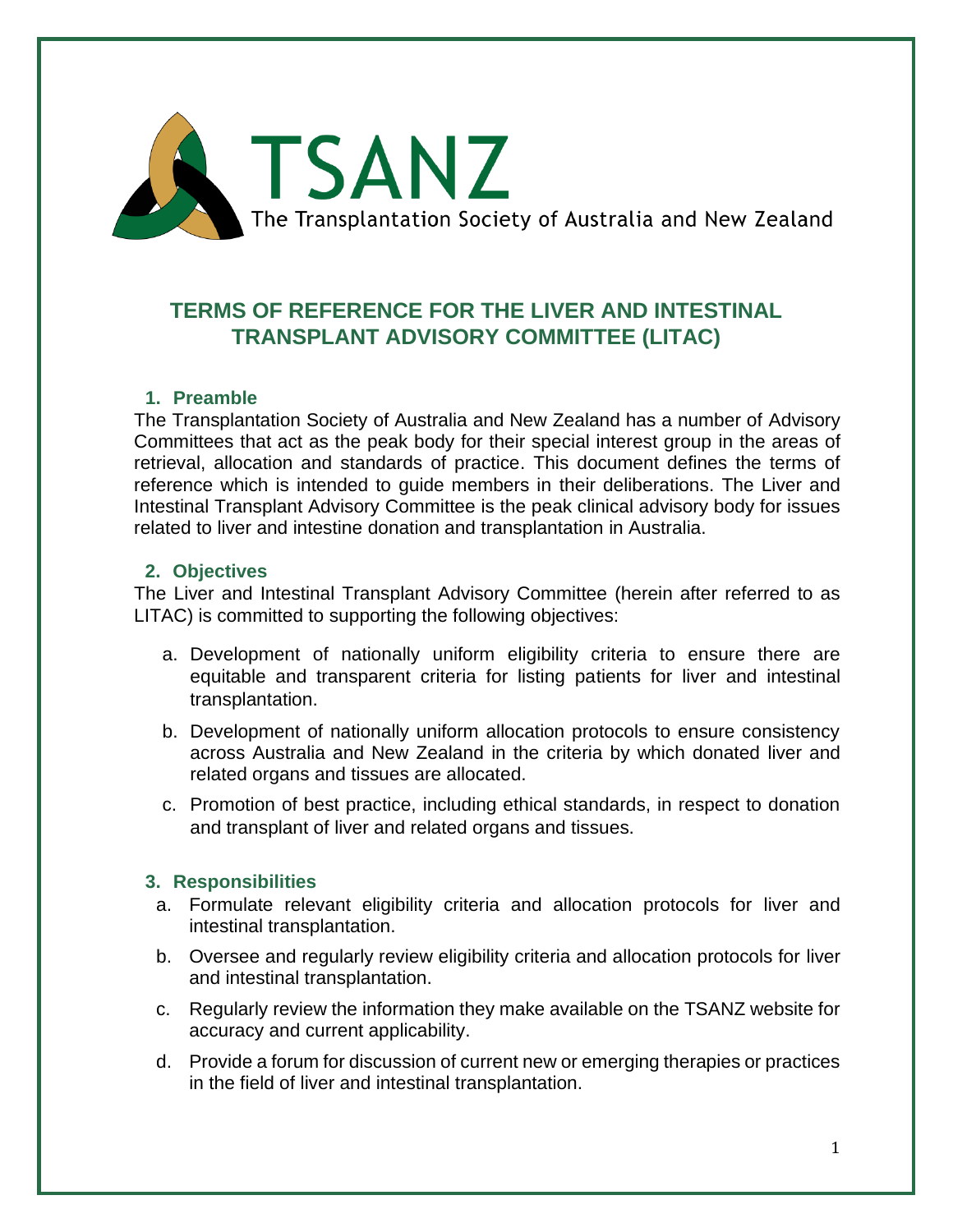- e. Provide advice to TSANZ Council on current new or emerging therapies or practices in the field of liver and intestinal transplantation.
- f. Undertake auditing of liver transplant practice.

### **4. Membership\***

- a. Membership of LITAC shall reflect different regions, relevant clinical practices and stakeholders as follows:
	- I. Two representatives from the following jurisdictions of which one shall be the head of the transplant unit or his or her nominee:
		- i. New South Wales/Australian Capital Territory
		- ii. Queensland
		- iii. South Australia/Northern Territory
		- iv. Victoria/Tasmania
		- v. Western Australia
		- vi. New Zealand
	- II. Two representative from Paediatric Liver Transplant Units representing jurisdictions (i) to (vi) above, appointed in consultation with the Chair of TSANZ Paediatric Working Group.
	- III. A representative of the Australian Transplant Coordinators Association.
	- IV. A consumer representative
	- V. A community representative.
	- VI. A representative of the Liver Registry who will be a non-voting member.
- b. The President of TSANZ and Chair of the organ transplant advisory committees shall be ex-officio members of LITAC.
- c. The members of LITAC, except heads of liver transplant units, shall normally hold office for a 3-year term with the possibility of extension for an additional term.
- d. Members of LITAC should be members of the TSANZ (where appropriate), except that no such requirement pertains to the Community and the Consumer representative.
- e. LITAC may co-opt specific persons to attend meetings either for a single meeting, part of a meeting, or for the term of a project as appropriate.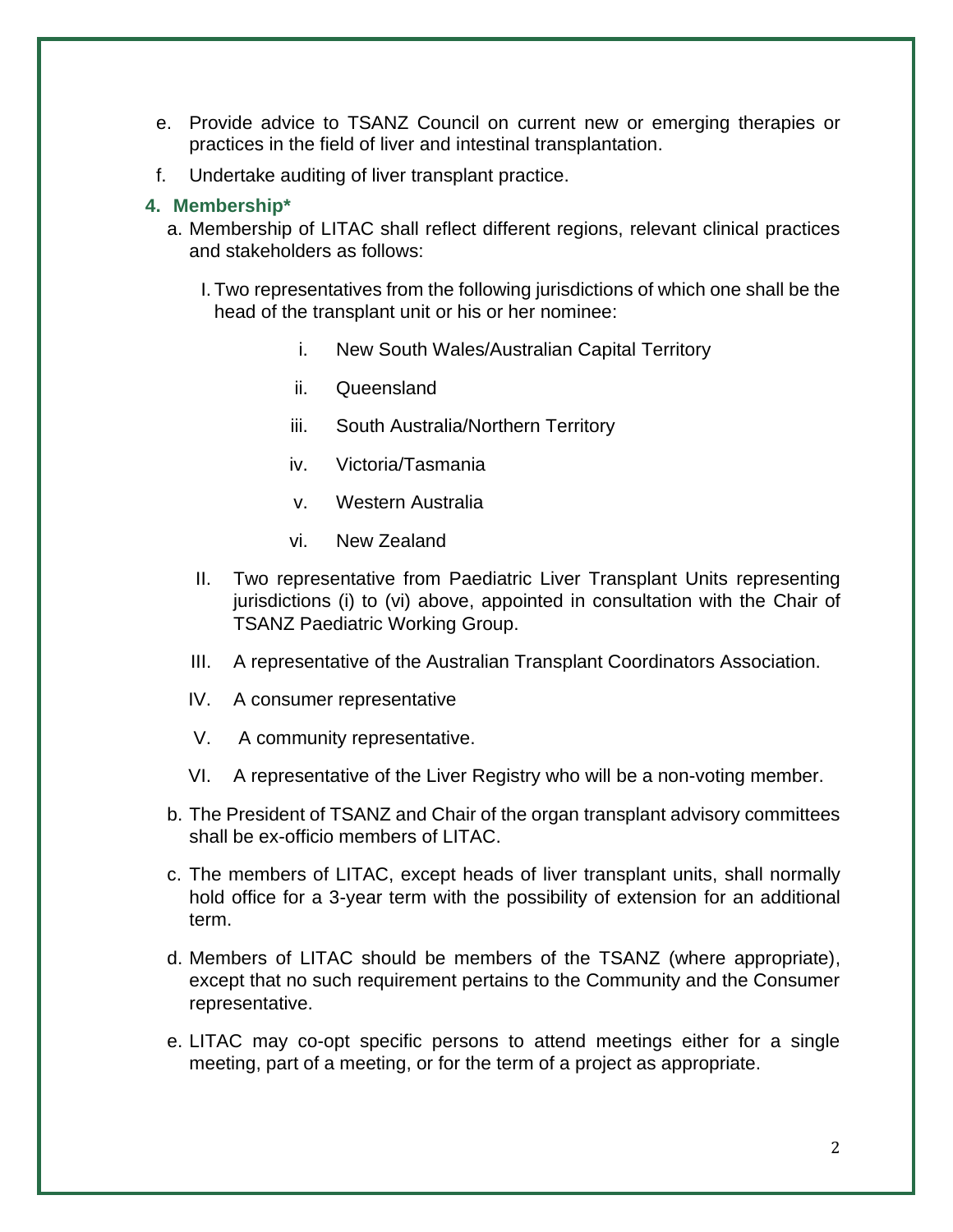f. The head of the jurisdictional transplant unit shall advise the Chair of any changes in their jurisdiction's membership of LITAC as soon as possible.

## **5. Chairperson**

- a. The Chair will have the responsibility for conducting meetings and representing the LITAC as appropriate in other meetings and forums.
- b. The Chair shall be selected by LITAC by consensus from one of the jurisdictions listed in 4a (I) (i)-(v) for a term of three years, with the possibility of a further term, at the discretion of the Advisory Committee.
- c. The Chair shall be rotated by regions, if possible, at the end of each term.
- d. Where there is no consensus, selection of the Chair will be by a vote of the members of LITAC cast electronically or by show of hands at a meeting.
- e. The person who receives the most votes in the ballot will be declared the Chair.

#### **6. Governance and Reporting**

- a. The Chairman shall issue an Agenda a week prior to a meeting.
- b. The quorum for a meeting shall be two third of the membership of the Committee for face-to-face meetings and one half for teleconference meetings and shall comprise representation from at least three jurisdictions.
- c. Where a member is unable to attend a meeting for whatever reasons he/she should appoint a suitable person to represent him/her and subsequently advise the Chair of the name of the proxy prior to the meeting.
- d. There shall be a face-to-face meeting of LITAC coinciding with the Annual Scientific Meeting of TSANZ (usually mid to late June), followed by another such meeting approximately six months later.
- e. Attendance at the June meeting is open to all TSANZ members with an interest in liver and intestinal transplantation but voting is restricted to members of the advisory committee.
- f. Additional face-to-face meetings and teleconferences will be held, as required, to discuss more urgent issues.
- g. Minutes will be kept of all meetings and distributed to all members.
- h. Minutes and recommendations of meetings will be tabled to TSANZ Council.
- i. The Chair of LITAC will report to the TSANZ Council on a regular basis.
- j. The Chair of LITAC will participate in the meeting with other Advisory Committee chairs by teleconference at least once per year, with a face to face meeting also held once per year.
- k. The Chair and members of LITAC should report back to the general membership as appropriate\*. \*See Appendix 2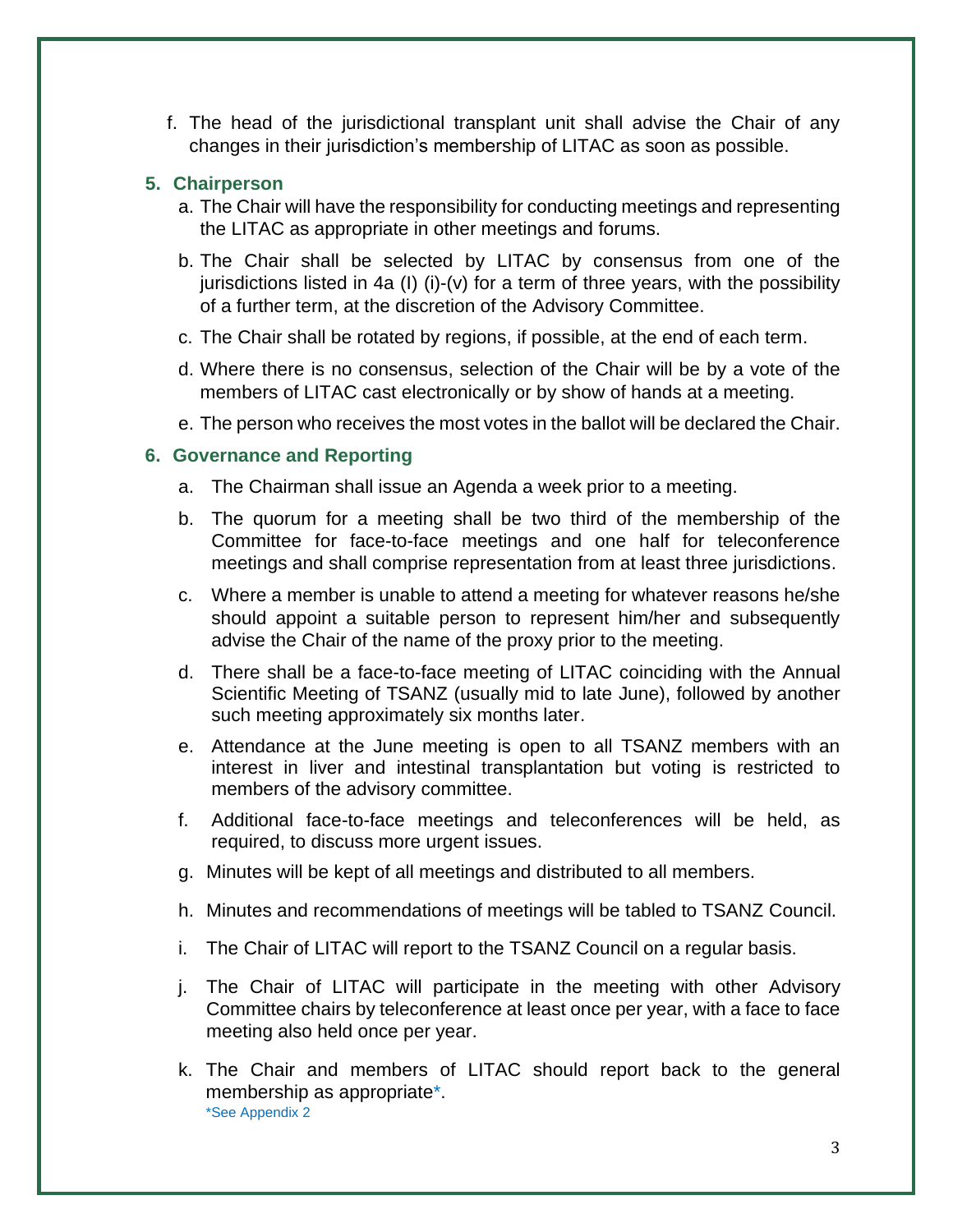## **7. Conflict of Interest**

- a. A committee member must declare any conflict of interest to the Chair of LITAC if they, their partner or close family friend has a direct financial or other interest which influences, or may appear to influence, proper consideration or decisionmaking by the committee on a matter or proposed matter.
- b. LITAC chairperson shall determine the matter and advise the person concerned and also report his decision to the Committee.

#### **8. Confidentiality**

The Chair may declare some material and discussion at the LITAC meetings as confidential and any disclosures in this respect are not permitted except with the approval of the Chair.

#### **9. Review**

The terms of reference can be reviewed any time at the discretion of LITAC.

#### **10.Confirmation**

The Terms of Reference of the Liver and Intestinal Transplant Advisory Committee was approved at its meeting dated 4 December 2017 and is confirmed as correct.

| Name: Bob Jones   Title: Chair, Liver and Intestinal Transplant Advisory | Committee |  |  |  |
|--------------------------------------------------------------------------|-----------|--|--|--|

**Version 2.2 November 2017**